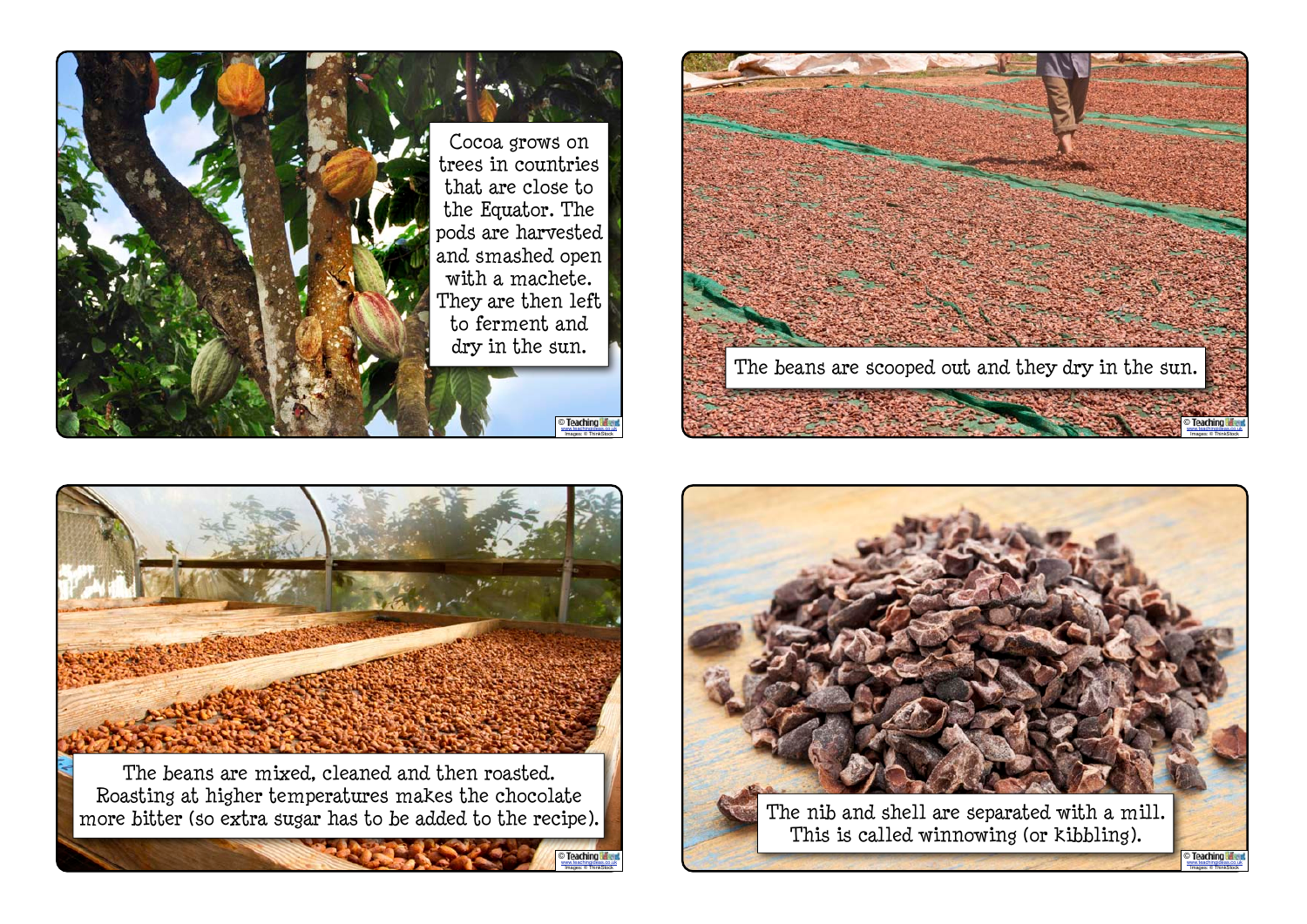These are then ground to produce cocoa mass or liquor. Sugar is added and the mixture is kneaded into a dough.







The chocolate is stirred, cooled and heated a number of times. This is called tempering and it stops the chocolate being crumbly and covered in white patches.